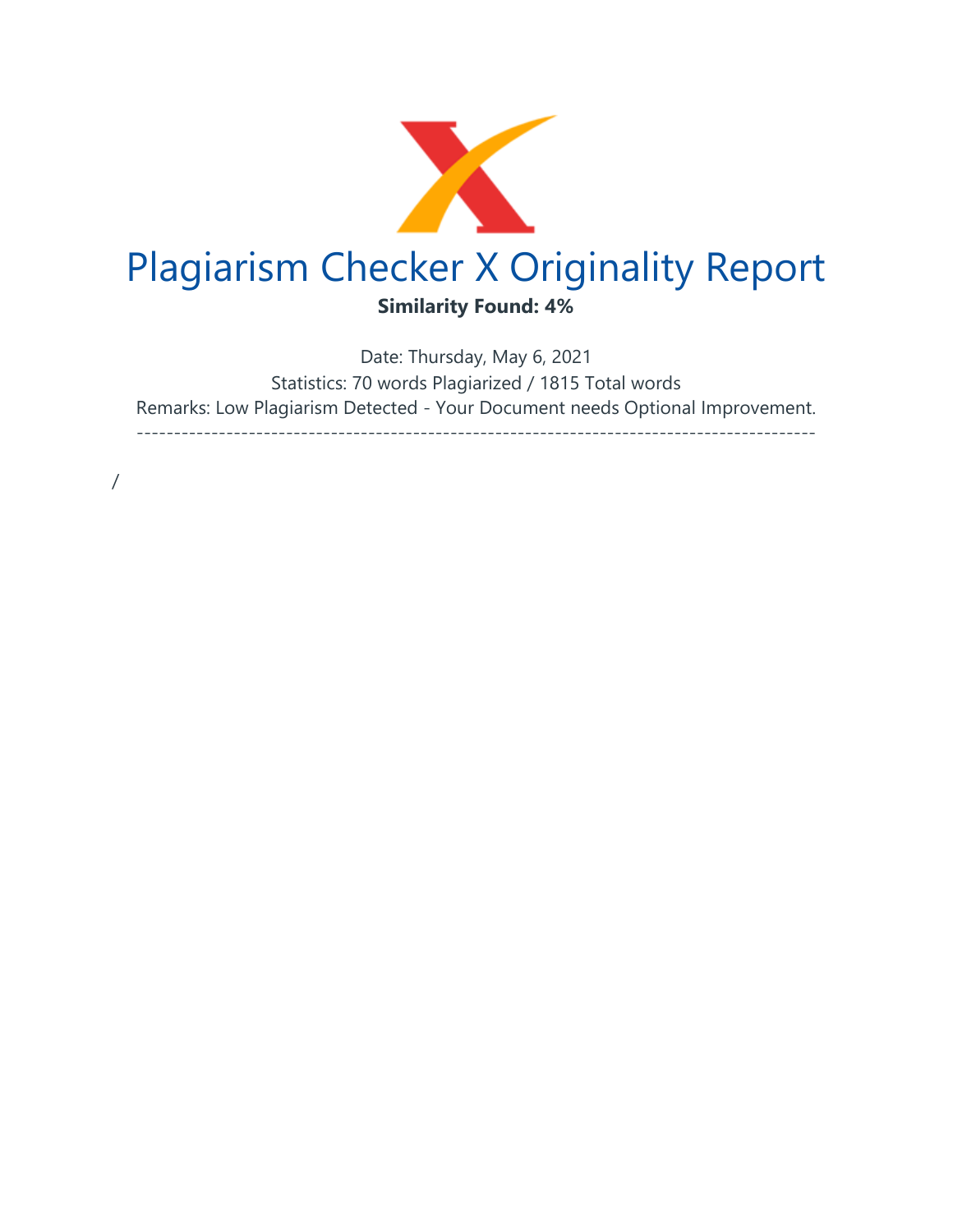INTRODUCTION The effect of sunlight (UV light) on the skin will damage cells, causing wrinkles, causing skin color and texture change. The negative effect of sunlight can be reduced by using sunscreen1. Sunscreen is a cosmetic substance that has functions to reflect or absorb sunlight. It can prevent skin irritation due to UV rays2. Sunscreens can absorb sunlight at a wavelength of 290–320 nm for UVB about 85% but can reflect sunlight at a wavelength of more than 320 nm for UVA3. The active ingredients of sunscreens in FDA-approved are generally inorganic and organic.

The primary inorganic materials in use are zinc oxide (ZnO) and titanium dioxide (TiO2), but they are photostable and require much application to achieve maximum effect4. Meanwhile, benzophenone is a UVA organic material that protects against UV B and UVA. However, benzophenone is photolabile, and its oxidation can disrupt the antioxidant system5. Other materials of natural origin can be used; one of them is an edible bird's nest. Edible-nest swiftlet's nest (ESN) has been used traditionally in Asia for their health benefits.

Produced by swallow species (Aerodramus fuciphagus), it is commonly found in Asian countries such as Thailand, Indonesia, and Malaysia6. Indonesia is the largest ESN-producing country. Several regions in Indonesia, especially Sumatra and Kalimantan, have a high quality of the ESN7. Edible-nest swiftlet's nest is commonly used as an antioxidant, anti-inflammatory, and cosmetic8. Several studies showed ESN as a tonic stimulant effect and accelerate wound healing in diabetes mellitus patients9-11. A sunscreen contains compounds that can protect the skin from the adverse effects of sunlight12.

One of the sunscreen mechanisms to **protect the skin from the** negative effect of sunlight is to inhibit the production of free radicals caused by UV rays and prevent endogenous antioxidants13. The ESN water extract could increase the activity of the enzyme superoxide dismutase (SOD), which can neutralize free radicals14. Superoxide dismutase is an endogenous enzymatic antioxidant with a very strong effect as a body defense against free radicals15. This study aimed to determine the value of the sun protective factor (SPF) of the ESN water extract.

MATERIALS AND METHODS Materials Edible-nest swiftlet's nest from Central Kalimantan was determined as Aerodramus fuciphagus from Research Center for Biology, Indonesian Institute of Sciences (No. 2400/IPH.1.02/KS.02.03/VII/2019), distilled water (Bratachem), double-distilled water (Brataco), and sucrose (Merck). Methods Each of 250 g of the ESN (Figure 1) was dissolved in 7.4 L of double-distilled water. They were homogenized by stirring for 30 minutes and then heated for 30 minutes at 45°C. The solution was filtered using filter paper.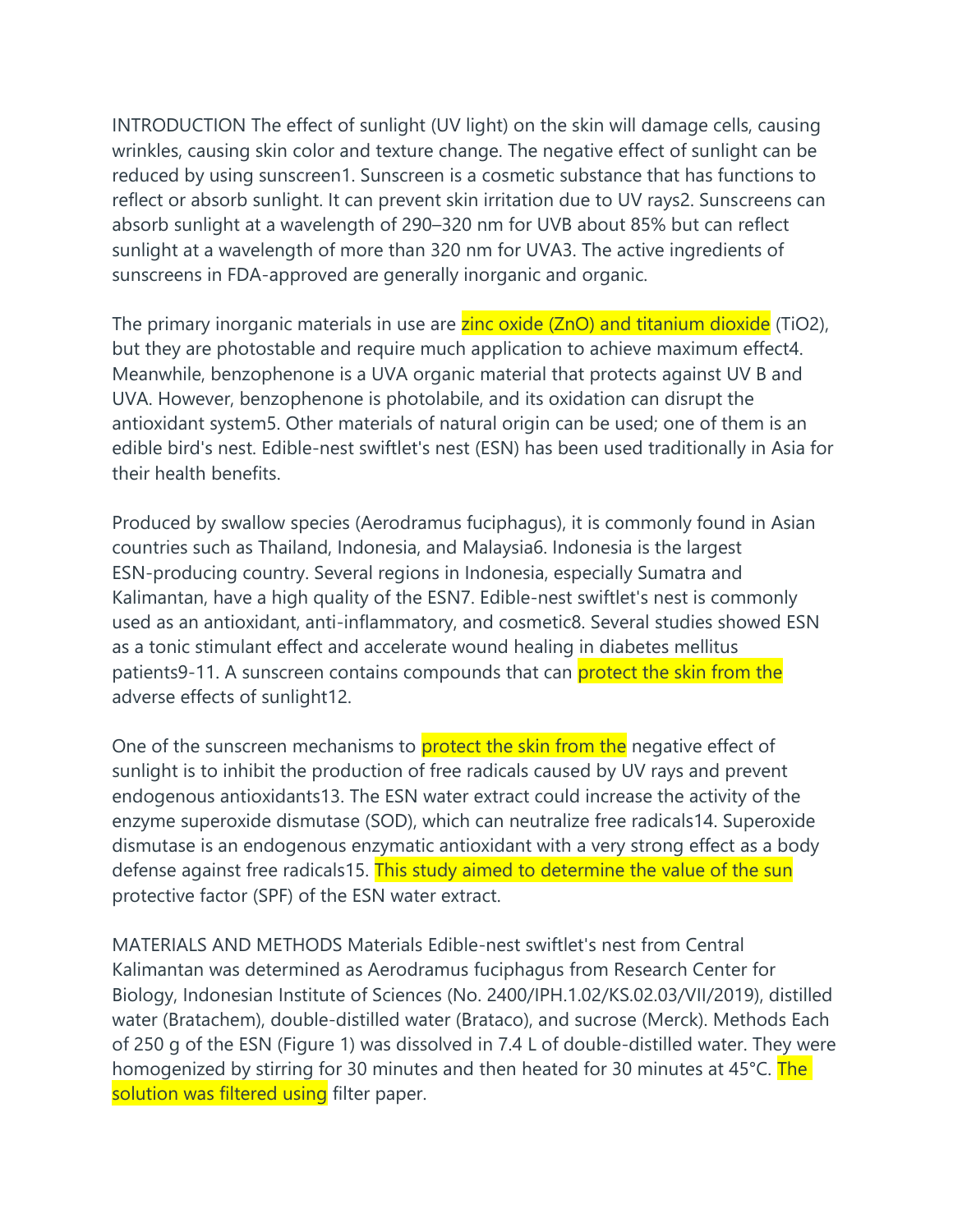The filtrate was freeze-drying (lyophilization) with freeze-dry (Eyela®) until the ESN water extract was obtained, that was 10.8 g (4.3165%). // Figure 1. Edible-nest swiftlet's nest from Central Kalimantan The ESN water extract was made at the concentration of 2000, 2500, 5000, 6000, and 7000 ppm using distilled water. The test concentration selection was based on the preliminary test results. The small concentration was used showed a very small SPF value and did not have the potential to be developed as a sunscreen, whereas if the large concentration were used would not be efficient in using research materials.

Determination of SPF value, percentage of erythema transmission (%Te), and percentage of pigmentation transmission (%Tp) were measured sample absorbance using spectrophotometer UV-Vis (PG Instruments Limited®) at wavelength 290-375 nm with interval 5 nm. The sample absorbance was **multiplied by EE x I for** each interval. The value of **EE x I for** each interval can be seen in Table I. Meanwhile, to determine the SPF value, the following Formula 1 is used: SPF=CF ?? 290 320 EE ?  $\times$ I ?  $\times$ ABS ? ... [1] CF = Correlation Factor (10); EE = Erythema Efficiency; I = Solar Simulation Spectrum Table I.

The EE x I value at wavelength 290-320 nm Wavelength/ ? (nm)  $E$ E\* x I  $-$  290  $-$  0.02 \_295 \_0.08 \_ \_300 \_0.29 \_ \_305 \_0.33 \_ \_310 \_0.19 \_ \_315 \_0.08 \_ \_320 \_0.02 \_ \_Total \_1 \_ \_\*EE = erythemal effect The %Te and %Tp values for each concentration of ESN water extract ??were determined using Formula 2, 3, and 4. ?? =  $-$ ?????? ??... [2] A = absorbance; T = transmission value % Te = Ee Fe =  $(T \times Fe)$  Fe ... [3] % Tp = Ep Fp =  $(T \times Fp)$  Fp ... [4] T = Transmission Fe = erythema flux at a certain wavelength Ee = The amount of erythema flux that is continued by sunscreen  $Fp =$  Pigmentation flux at a certain wavelength Ep = The amount of pigmentation flux that sunscreen continues. RESULTS AND DISCUSSION Sun Protection Factor was defined as an indicator that describes a substance's effectiveness to protect skin from UV rays.

This value describes a sunscreen's ability to a protective effect on the skin from UV rays16. The SPF value of ESN water extract could be seen in Table II. The concentration of 2500; 5000; 6000, and 7000 ppm of ESN water extract had the ability as sunscreen in the maximum and ultra category. The lowest concentration of ESN water extract had the ability as sunscreen in the ultra category was 5000 ppm has an SPF value of 18.75 means that the sunscreen can protect the skin for 18.7 x 10 minutes = 187 minutes from the UV light.

The highest concentration of ESN water extract had the ability as sunscreen in the ultra category was 7000 ppm has an SPF value of 22.24 means that the sunscreen can protect the skin for 22.2 x 10 minutes = 222 minutes from the UV light. The higher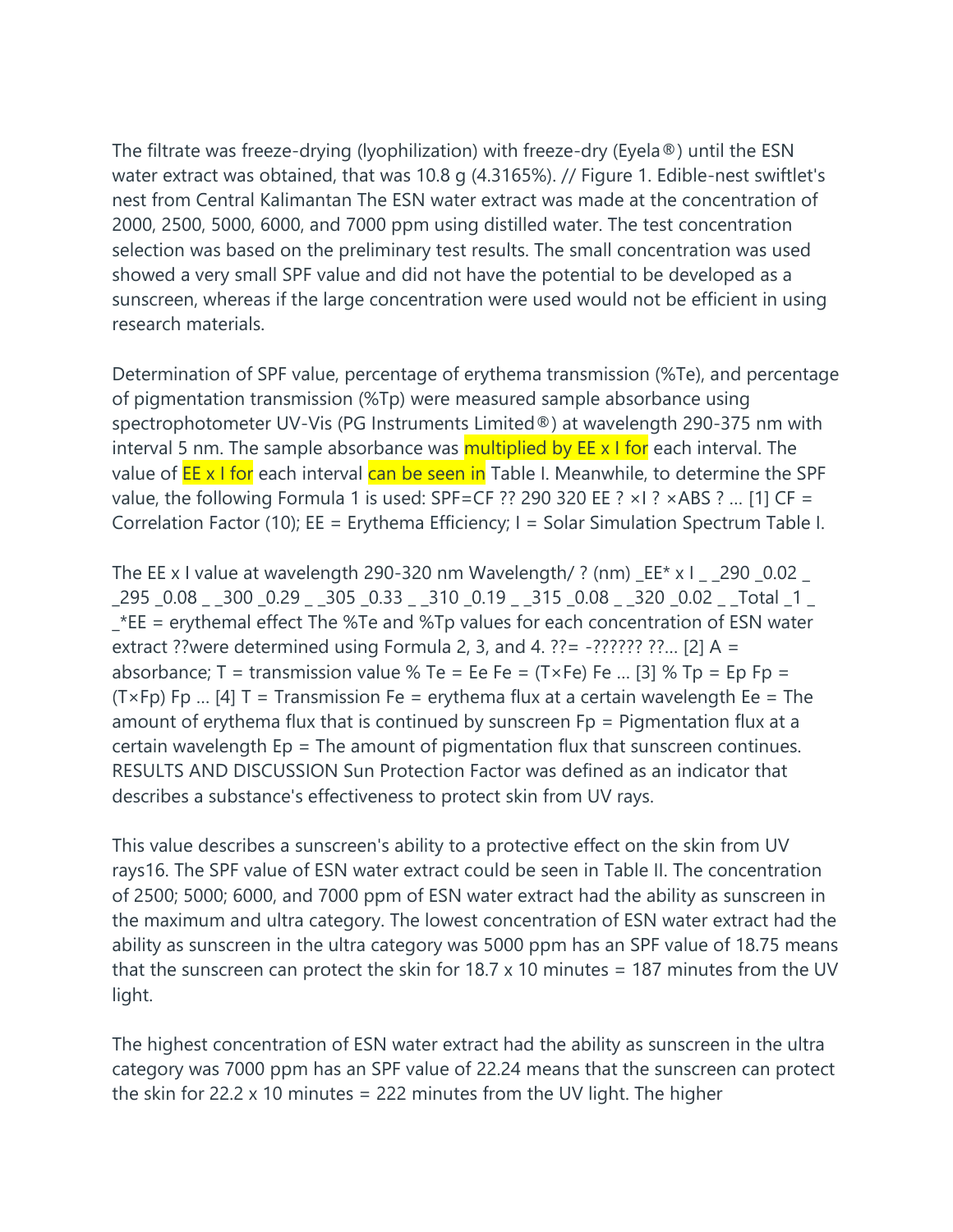concentration, the higher the SPF value of ESN water extract (Figure 2). Table II. The value of SPF of ESN water extract ? (nm)  $E$ E x I  $E$  E x I x Absorbance (ppm)  $\sim$  2000 \_2500 \_5000 \_6000 \_7000 \_ \_290 \_0.02 \_0.02± 0.2x10-7 \_0.02± 3.6x10-7 \_0.04± 1.9x10-7 \_0.04± 0.5x10-7 \_0.04± 0.9x10-7 \_ \_295 \_0.08 \_0.08± 4.5x10-7 \_0.09± 0.6x10-5 \_0.18± 4.5x10-7 \_0.2± 0.6x10-6 \_0.21± 0.2x10-5 \_ \_300 \_0.29 \_0.24± 0.6x10-5 \_0.30± 6.1x10-5 \_0.59± 4.8x10-5 \_0.63± 0.3x10-5 \_0.7± 0.6x10-5 \_ \_305 \_0.33 \_0.25± 0.6x10-5 \_0.31± 6.9x10-5  $0.6\pm$  1.6x10-5  $0.67\pm$  0.3x10-5  $0.72\pm$  0.1x10-4  $-310$   $0.19$   $0.13\pm$  0.2x10-5 \_0.16± 0.2x10-4 \_0.31± 0.7x10-6 \_0.35± 0.6x10-5 \_0.36± 0.3x10-5 \_ \_315 \_0.08 \_0.05± 0.3x10-6 \_0.07± 0.3x10-5 \_0.13± 1.8x10-5 \_0.15± 0.7x10-6 \_0.15± 0.9x10-7 \_ \_320 \_0.02 \_0.01± 0.3x10-7 \_0.01± 0.9x10-7 \_0.03± 0.5x10-7 \_0.03± 0.8x10-8 \_0.03± 0.2x10-7 \_ \_SPF \_7.8± 0.05 \_9.68± 0.18 \_18.75± 0.06 \_20.58± 0.03 \_22.24± 0.06 \_ \_Ability \_Extra \_Maximal \_Ultra \_Ultra \_Ultra \_ \_/ Figure 2.

Sun Protection factor of the ESN water extract The ESN contains epidermal growth factor (EGF); when binds to the epidermal growth factor receptor (EGFR), it would increase the formation of protein skeletons and activate STAT5B through translocation of the nucleus pathway to make the protein formation process occurred8,17. The protein that was formed would be hydrolyzed into peptides. Peptides consist of a series of amino acids that acted as antioxidants due to the presence of phenol groups in amino acids18.

Phenol compounds had potential as sunscreens because of chromophore groups that could absorb ultraviolet, reducing their intensity on the skin19. The ESN water extract could increase the activity of the enzyme SOD, which could neutralize free radicals. Superoxide dismutase was an endogenous enzymatic antioxidant with a very strong effect as a body defense against free radicals20,21. One of the mechanisms of sunscreen to protect the skin from the harmful effects of sunlight was by absorbing UV of sunlight22. Natural chemicals like polyphenols (flavonoids, tannins), carotenoids, anthocyanidins, few vitamins, fixed oils, volatile oils from vegetables, fruits, medicinal plant parts (leaves, flowers, fruits, berries), algae, and lichens were more effective than synthetic chemicals which were due to their long term beneficial effects especially against free radical generated skin damages along with UV-rays blocking. All of these possess strong antioxidant activity.

Most of them had moisturizing and cooling (aloe vera juice, fixed oils), antimicrobial (volatile oils), wound healing and anti-inflammatory (polyphenols like curcumin), anticancer (tannins and resveratrol), anti-aging or cell rejuvenating (anthocyanidins, carotenoids, vitamins) type of activities too23. The ESN water extract had a moisturizing and whitening effect, including wound healing, based on our previous research11,24. The SPF values from other natural chemical like volatile oils were between 1 and 7.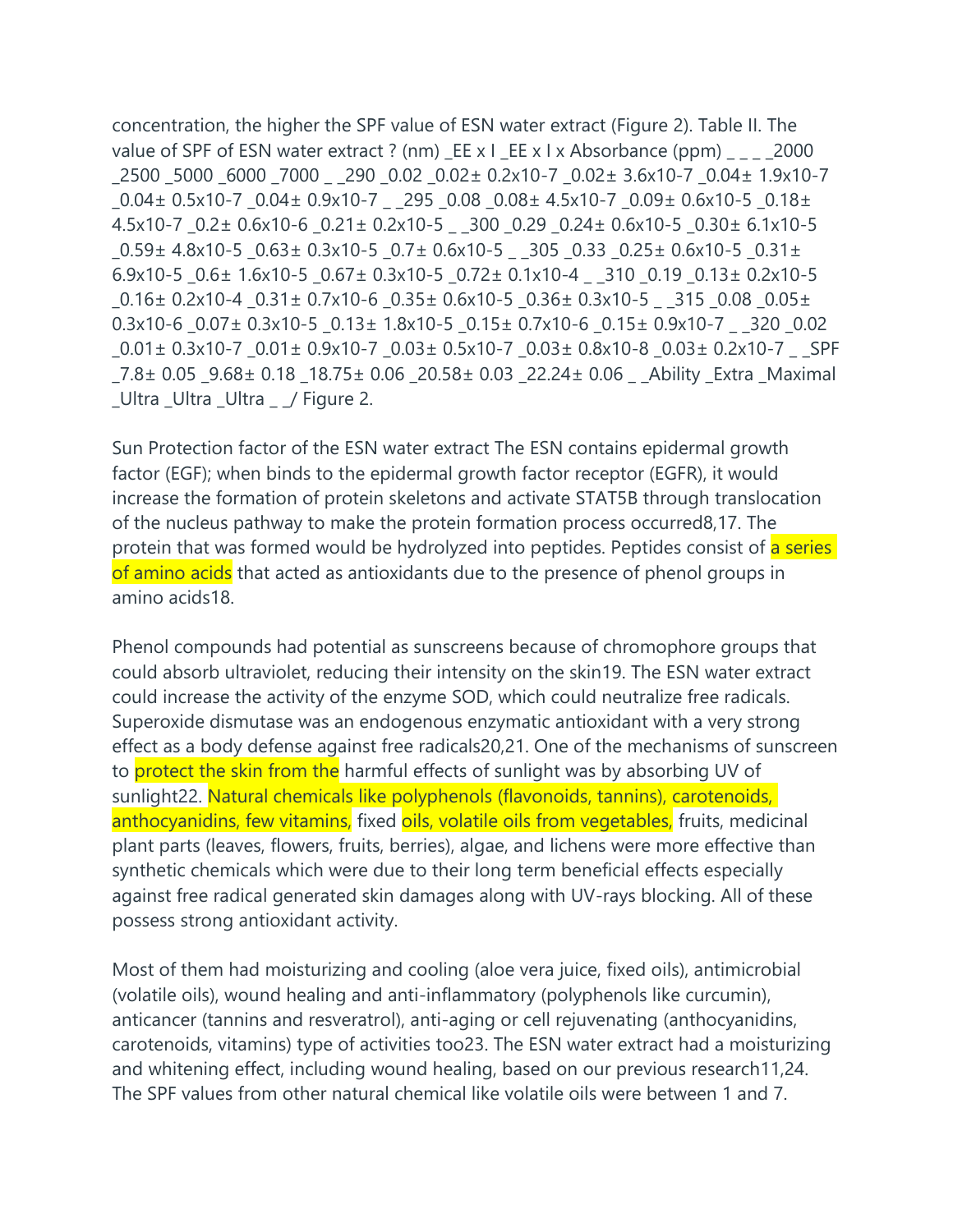Peppermint oil (SPF 6.688) and tulsi oil (SPF 6.571) had the best SPF values25.

One of the ingredients of animal origin was propolis extract; propolis was **collected by** bees from plants and then mixed with their saliva. Based on the research of Sinala and Salasa26, the ethanol extract of propolis had a minimum level of protection from UV at a concentration of 400 ppm (SPF value 2.8108) and ultra protection level at a concentration of 1800 ppm (SPF value 16.465). The ESN water extract had an ultra protection level at a concentration of 5000 ppm (SPF value 18.75± 0.06) (Table II). The value of %Te and %Tp of ESN water extract could be seen in Table III.

The value of %Te of ESN water extract was defined as an indicator to determine erythema in skin due to the effect of UV light. While, the value of %Tp of ESN water extract was defined as an indicator to determine the change in skin color due to the effect of UV light27. The ESN water extract concentration of 2000 ppm had the mechanism as sunscreen in the fast tanning category, which means it had the smallest ability to absorb UV B and UV A rays.

The ESN water extract concentration 2500 ppm had the mechanism as sunscreen in the sun tanning standard category, which means it could absorb at least 85% of UV B radiation and absorb a little UV A. While, the ESN water extract concentration 5000 ppm had the mechanism as sunscreen in the extra protection category, means it could protect the skin by absorbing 95% of UV B radiation so that it further protects the skin from the causes of skin erythema. The higher concentration, the lower the %Te and %Tp value of ESN water extract (Figure 3).

The ESN water extract concentration 6000 and 7000 ppm had the mechanism as sunscreen in the sunblock category, which means it could protect the skin from UV radiation which causes erythema and pigmentation. Table III. The value of %Te and %Te of ESN water extract Concentration (ppm) \_% Te \_Category \_% Tp \_Category \_ \_2000 \_15.61± 0.19 \_Fast tanning \_34.64± 0.25 \_Sunblock \_ \_2500 \_10.03± 0.42 \_Suntan standard \_26.61± 0.56 \_Sunblock \_ \_5000 \_1.24± 0.04 \_extra protection \_8.17± 0.11 \_Sunblock \_ \_6000 \_0.81± 0.01 \_Sunblock \_5.6± 0.06 \_Sunblock \_ \_7000 \_0.56± 0.01  $Sumblock$   $-5.54±$  0.01  $Sumblock$   $-$  / Figure 3.

%Te and %Tp value of the ESN water extract CONCLUSION The ESN water extract from Central Kalimantan at the concentration 6000 ppm have potential in ultraviolet protection against the skin in the ultra category with sunblock category mechanism, and for further can be developed into sunscreen cosmetics from natural ingredients.

INTERNET SOURCES: